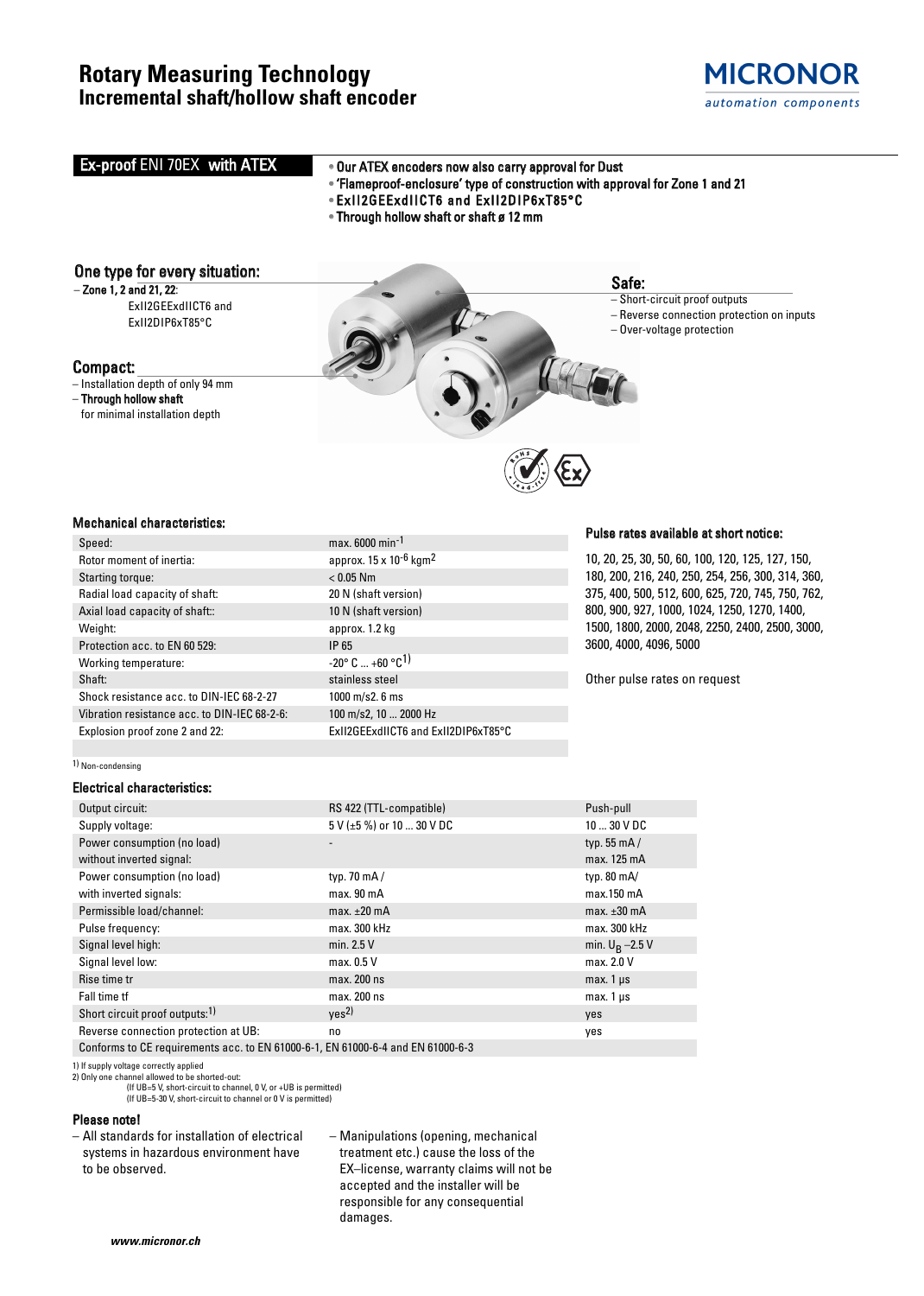#### **Terminal assignment**

| Signal: | 0 <sup>V</sup> | 0 <sup>0</sup>                                                   | $+0$      | +Up                                  |    | $\mathbf{\Gamma}$ |    | ◡  |    | _<br>u    | Shield          |
|---------|----------------|------------------------------------------------------------------|-----------|--------------------------------------|----|-------------------|----|----|----|-----------|-----------------|
|         |                | $\mathbf{a}$<br>$\overline{\phantom{0}}$<br>Sensor <sup>21</sup> |           | $\mathbf{a}$<br>sensor <sup>21</sup> |    |                   |    |    |    |           |                 |
| Colour: | WH             | <b>GY PK</b>                                                     | <b>BN</b> | <b>RD BU</b>                         | GN | VE<br>. .         | GY | PK | BU | <b>RD</b> | PH <sup>1</sup> |
|         |                |                                                                  |           |                                      |    |                   |    |    |    |           |                 |

1) PH = Shield is attached to connector housing

2) Sensor cables are connected to the supply voltage internally if long feeder cables are involved they can be used to adjust or control the voltage at the encoder

- If sensor cables are not in use, they have to be insulated or 0  $V_{\text{Sensor}}$  has to be connected to 0 V and  $U_{\text{BSensor}}$  has to be connected to  $\mathsf{U}_\mathsf{B}$ 

- Using RS 422 outputs and long cable distances, a wave impedance has to be applied at each cable end.

**MICRONOR** 

automation components

Insulate unused outputs before initial startup.

### Dimensions:

ENI 70EX.14xx